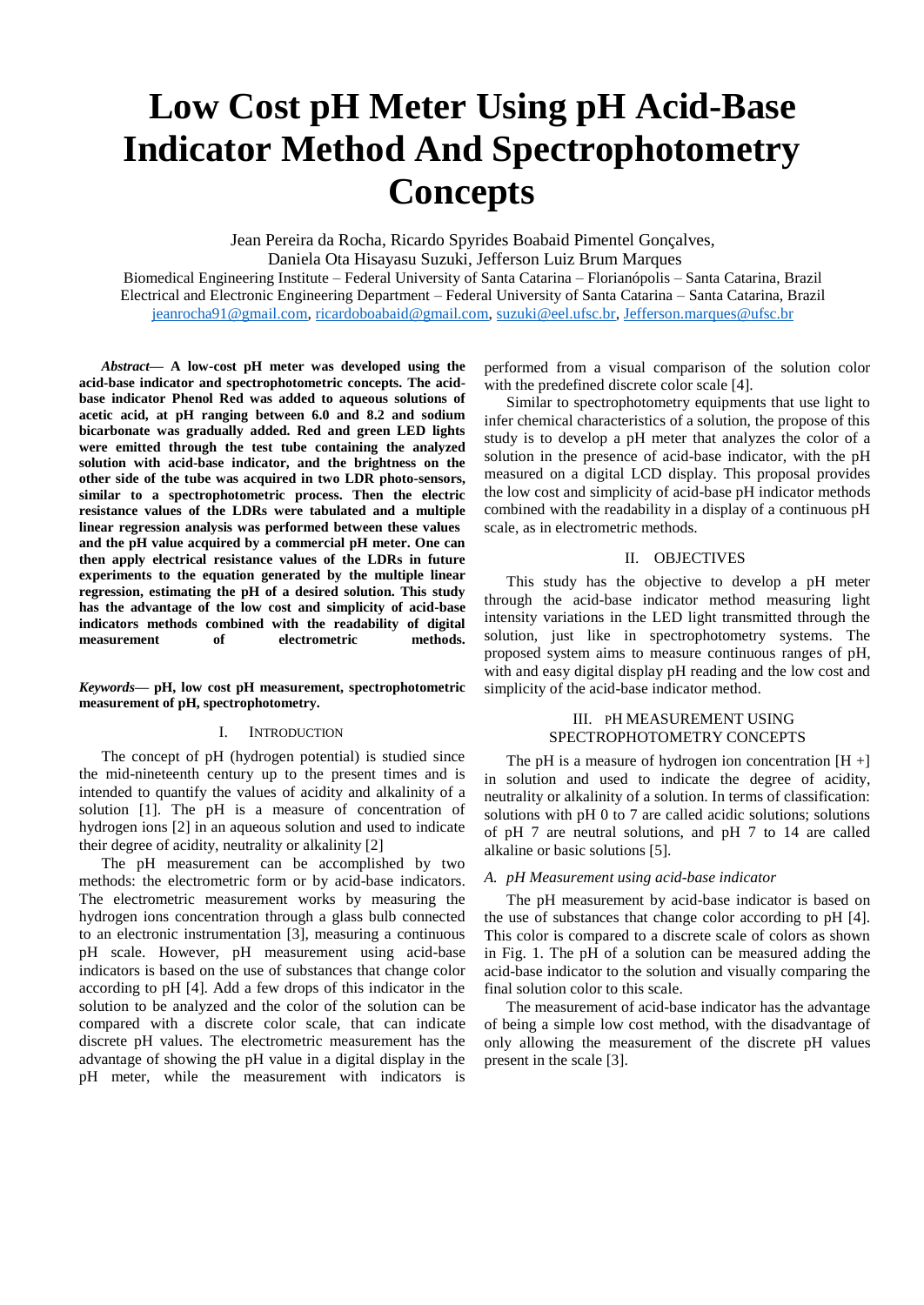

Fig. 1 – Phenol Red acid-base indicator scale in which a solution containing this indicator is visually compared to check the pH of the misture. Red colors indicate alcaline solutions while acid ones are indicated by yellow colors.

Furthermore, the visual comparison necessary for checking the pH may generate errors and no transparent solutions may interfer to the final color after mixing the indicator, showing wrong pH measurements when a visual comparison is performed with the scale in the Fig. 1. Another way to measure pH then, is the electrometric measuring, as presented below.

## *B. Electrometric pH measurement*

The electrometric pH determination method is performed through a device called pH meter. This device works by measuring the electric voltage generated in a glass bulb sensor, selective to Hydrogen ions concentration [3]. The voltage supplied by the equipment is a function of the pH of the solution [3]. The electrometric measurement has the advantage of measuring a continuous range of pH and show them on an LCD display.

The electrometric equipment require battery replacement and calibration and sometimes maintenance but has the advantage of not contaminating the solution with acid-base indicator chemicals, such as in the acid-base indicator method that requires that the analyzed sample is discarded [6].

#### *C. Spectrophotometry*

The spectrophotometer is widely used chemical and clinical analysis laboratories. Throughout the spectrophotometry, unknown substances that form an analyzed solution can be identified by their characteristic light spectra in the range of ultraviolet, visible or infrared light [7].

A spectrophotometer is basically a device that measures the absorption of light passing through a solution. The light emitted by a lamp passes through a transparent vessel containing the solution to be analyzed. On the other side of the vessel, a light sensor measures the light intensity and the calculation of the difference between the light emitted by the lamp and received in the sensor is performed. This variation in intensity is verified for different frequencies of light, leading to the solution absorption spectrum [8]. This spectrum can be compared with tabulated spectra and substances that form the solution can be identified by spectrophotometer [8].

The concept of using different frequencies of visible light (different colors) that pass through solutions is the principle of spectrophotometry and will be used here for measuring pH, as will be shown below.

# *D. Using lights to indicate pH of a solution*

The concept of acid-base indicator of the subsection 3.1, shows that by adding an acid-base indicator to a solution, the color of the misture can be visually compared to a color scale (Fig. 1) indicating the pH. However, using the concept of spectrophotometry, one can shine a light in a solution containing acid-base indicator and the brightness can be function of the pH.



Figure 2 - Simplified representation of a spectrophotometry. The test tube receives light of a lamp and a photo sensor captures the light from the other side. The light absorption generates a light intensity difference between the inlet and the outlet, indicating the spectrum of the solution and thus its chemical composition.

Spectrophotometers are very expensive devices, costing thousands of dollars. The concept however, is quite simple and can be explored somehow economically [11]. A spectrophotometer using inexpensive and easy-to-find materials can be created by applying light on a test tube with a solution inside [11]. The light passing through the test tube is measured by a light detector and its brightness difference between the emitted and received light can identify that the substance to be examined [11].

Using the same principle, the pH of a solution can be measured by adding a few drops of Phenol Red (1 drop per every 36 drops of solution). Phenol Red is an acid-base indicator with reddish color in the presence of alkaline solutions ( $pH> 7$ ) and yellow in the presence of acidic ( $pH$  $\langle 7 \rangle$  solutions, working in the pH range of 6.0 and 8.2 [9]. This indicator is used here for its commercial availability and low cost, easily found in swimming pool supply and aquarium companies.

The white light spectrum is composed of three primary colors that mixed, can generate all other colors in the visible light spectrum: the red light, green light and blue light [10]. Fig. 3 shows that the red color is formed only by the red light since it is a primary color. The yellow color however, is formed by the union of the red and green colors, for instance.

A red color object, is nothing more than an object that allows the transmissions of red light, absorbing all other lights of other colors [12]. For example, if a red cellophane sheet covers a source of blue light, the blue light is absorbed by the cellophane and the light source will appear to be turned off from the other side of the cellophane. However, if a blue or violet cellophane (because violet is composed of the blue and red colors, as shown in Fig. 3) is placed over the same source of blue light, then the light source will be able to transmit its light through the cellophane, and its light may be noticed through the paper.

So once the Phenol Red changes its color between red and yellow (since yellow is formed by the red and green color), a red and a green LEDs were employed in the present study. Similarly as the cellophane sheet absorbs frequencies of light, also Phenol Red absorb some amount of red or green light, so that the light variation can be used to identify the solution pH.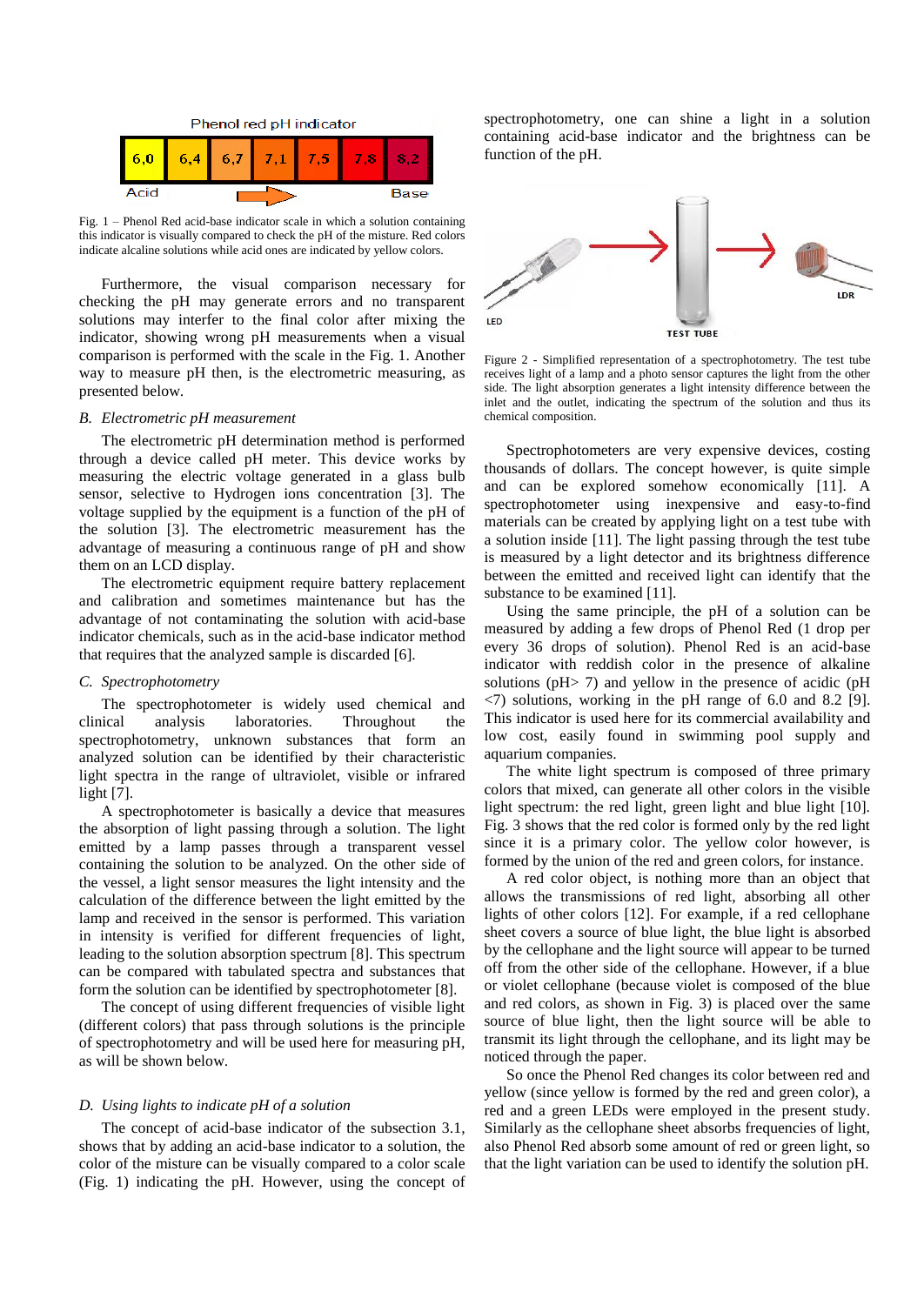

Fig. 3 - The acid-base indicator Phenol Red has a yellow color in the presence of acids, and a red color in the presence of alkaline solutions. So the luminance variations in the color red (red light) and yellow (red and green) can be used to infer the pH of a solution with this indicator.

# IV. PROTOTYPE ASSEMBLY AND EXPERIMENT

The following components were used to assemble the pH meter proposed: a green and a red bright LEDs as the source of light. These LED colors were chosen because the Phenol Red acid-base indicator varies its colors from yellow (formed by the red and green color) to red (formed only by the red color).

The light from LEDs passes through a glass test tube containing 144 drops the solution whose pH is been analyzed, together with 4 drops of Phenol Red (Neptune ®). Two LDR (Light Dependent Resistor) type light sensors measure the level of light passing through the test tube. The device is powered by a 9V battery connected to a 5V voltage regulator to keep the voltage (and intensity) of the LED constant, independently of the battery charge, as shown in Fig. 4. The LEDs are connected to two resistors of 220  $\Omega$  to limit the electric current of each of the LEDs, and the LEDs can alternately be turned on by a switch.

The prototype body was constructed from a plastic box of 15 x 5 x 8 cm, with a perforated lid to introduce the test tube, painted with black ink to prevent light interference caused by both external environment and internal reflections on the walls of the box.

The two LDR terminals are connected to external digital multimeters, in order to inform the electrical resistance values of LDR perpendicular and lateral to each of the LEDs, as in Fig. 4.



Fig. 4 - The light from LEDs pass through a test tube containing a solution with acid-base indicator and is measured in two LDRs so that a relationship between pH and brightness can be calculated.

# V. PROTOTYPE CALIBRATION AND EXPERIMENTATION

During the experiment, 33 test tubes were prepared, each containing a solution of Acetic Acid (99%, Sigma Aldrich ®) and Sodium Bicarbonate (Powder, Farmax ®), with concentrations varied to adjust the pH of the solutions linearly between 6.0 and 8.27 linearly, varying from about 0.05 pH units from each tube. The pH was adjusted in each test tube using a digital electrometric pH meter (ATC ®, Model PH-009).

In addition, 4 drops of Phenol Red indicator with 144 drops of the analyzed solution were added to each test tube (this concentration was indicated by the acid-base indicator manufacturer).

Then the test tubes were inserted into the prototype and the red and green LED lights are alternately turned on. The electrical resistance of both LDRs are measured with multimeters, so that the pH could be correlated mathematically with the LDRs electrical resistance values from a multiple linear regression. This equation was generated by the multiple linear regression module of Excel 2016, and allows other pH values to be inferred simply by inserting in the equation the electric resistance values of both LDRs as performed in calibration step.



Fig. 5 - Exploded view of the proposed pH measurement equipment. Each LED has an LDR on the opposite side of the test tube.



Figure 6 – Prototype photograph. A test tub is placed inside the equipment, the battery is connected and the box is closed shielding it to outdoor lighting. Then a multimeter is connected to the external terminals of the two LDRs and the LEDs are alternately switched by a key to performed the LDRs electrical resistance measurements.

# VI. RESULTS

The LDR electrical resistance measurements of the 33 test tubes on both LDRs, illuminated with the red and green LED